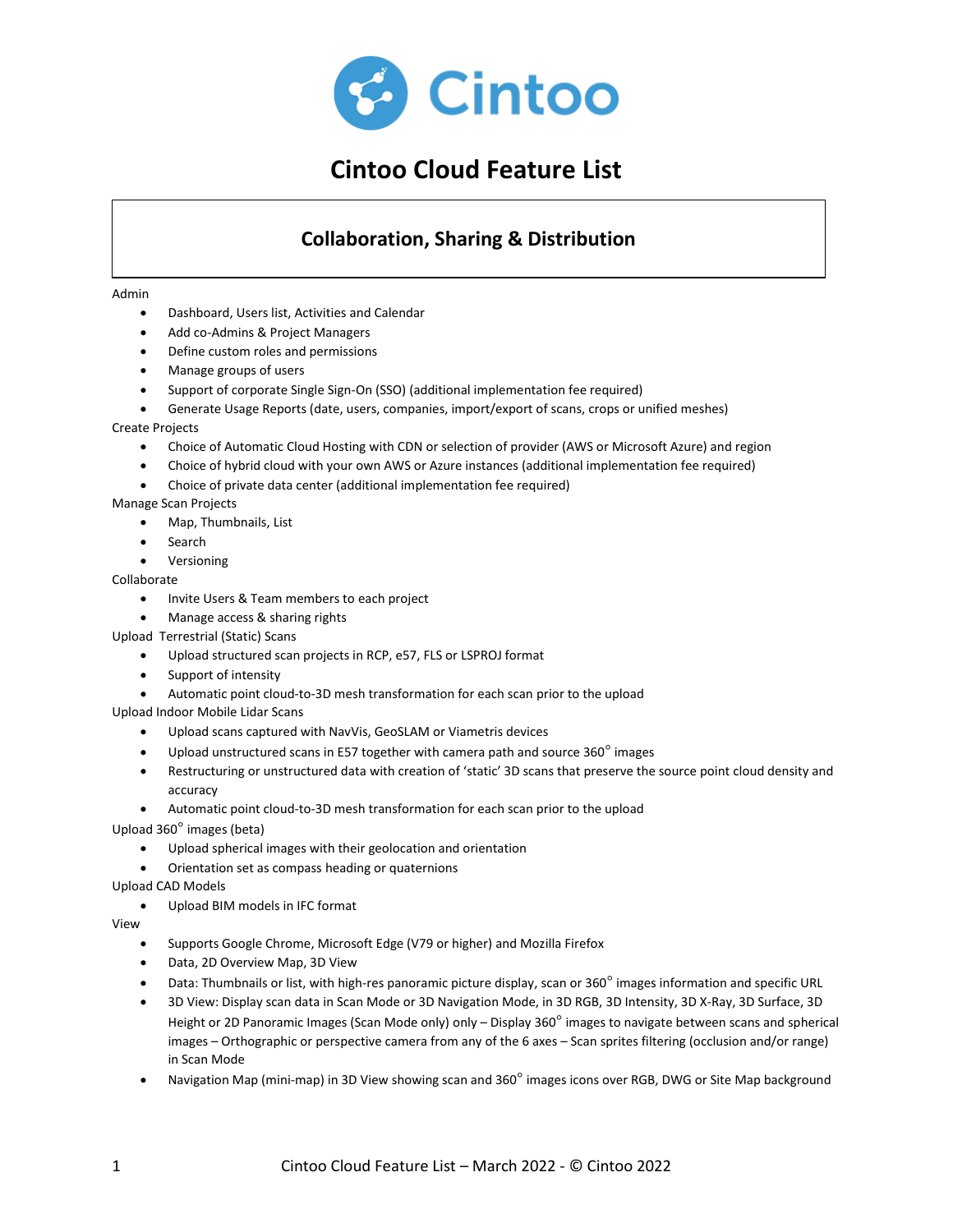

• 2D Overview Map: Display scan data and 360° images in orthographic mode from any of the 6 axes, in 3D RGB, 3D X-Ray, 3D Surface or 3D Height

• Display BIM models in 3D RGB, 3D X-Ray or 3D Height in Overview Map and 3D View

#### Site Map

- Site Map upload (jpeg, PNG)
- Alignment tool in Overview Map
- 3D Alignment tool in 3D View
- Use of Site Map in Navigation Map

#### Work Zones

- Create as many Work Zones and sub-Work Zones as necessary
- Assign scans or BIM/CAD models to each Work Zone or sub-Work Zone
- Manage team member access to Work Zones or sub-Work Zones
- Display each Work Zone individually or collectively

#### Cropping Tools

- 3D crop box combined with XYZ sliders in 3D View
- XYZ sliders in Overview Map
- Rotate crop to align with screen in Overview Map
- Save & edit unlimited crops

#### Annotations

- Annotate as notes, private notes or issues
- Add labels, text, photo, video, URL, PDF to the annotations
- Assign private notes and issues to team members
- Search for annotations based on labels

#### Measurements

- Set unit system as metric, US or international Imperial with precision of measurement
- Add linear measurements in 3D View (Scan Mode or 3D Navigation Mode)
- Constrained measurements (X, Y, Z axis or disto)
- Pick 3D point and paste XYZ coordinates.

#### Play Sequence

Play capture sequence via the timeline

#### Reports

- Generate Measurement & Annotation reports in PDF with hyperlinks to each entity
- Create screenshots
- Distribute Scans via the Cloud
	- Select a project, a Work Zone or a crop for download
	- Download and export scan data as point cloud in structured e57 or structured RCP for whole projects, sets of scans or Work Zones
	- Download and export scan data as point cloud in Unified RCP / RCS / e57 for crops

Download Unified 3D Meshes

• Download the Unified 3D Meshes in OBJ, FBX and STL format (requires a creation step as a Web Service)

#### Shared 3D viewer

- Share Cintoo Cloud viewer via URL or email
- Display high-resolution Scan data + BIM/CAD models in Google Chrome or Mozilla Firefox
- 3D View: Display scan data in Scan Mode or 3D Navigation Mode, in 3D RGB, 3D Intensity, 3D X-Ray, 3D Surface, 3D Height or 2D Panoramic Images (Scan Mode only)
- Add QR code
- Add company logo
- Set time limits and passwords
- Share metadata (measurements, annotations)
- Embed Shared Views in iframe from any domain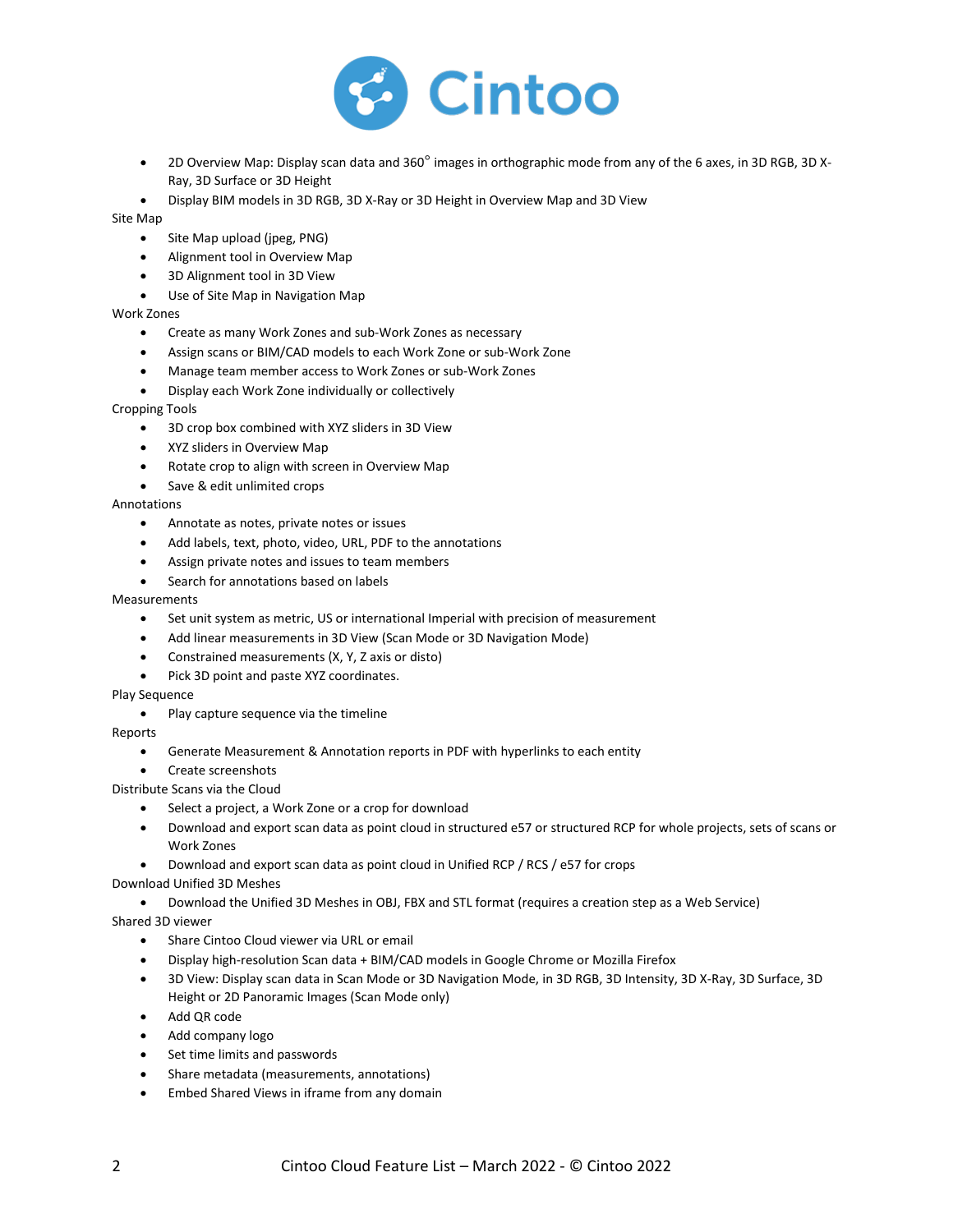

#### VR streaming

- Stream high-resolution Scan data + BIM/CAD models in stereoscopic mode using Mozilla Firefox
- Connect to Oculus Rift, Oculus Rift S, HTC Vive Pro, Meta Quest 1 or Quest 2 (tethered)
- Navigate from Scan-to-Scan positions
- Display in Scan Mode in 3D RGB, 3D X-Ray or 3D Surface mode
- Make point to point measurements or distance measurements

Tablet Viewer

- Support of Windows, IOS or Android tablets
- Project and Work Zone Selection
- Scan mode or 3D Navigation
- Display modes: 3D RGB, 3D Surface, 2D Panoramic Image
- Tools: Measure, Annotate

# **Visual Analysis**

BIM 360 Interoperability

- Push RVT, NWD, NWC, 3D DWG, JT or IFC files from Autodesk BIM 360 to Cintoo Cloud
- Look for model updates BIM 360
- Select transformation to be applied to the Revit model (Shared Coordinates or Origin to Origin)
- Push back issues from Cintoo Cloud to BIM 360 for project coordination

Align Scan & BIM

• Align Scan to BIM/CAD or BIM/CAD to Scan

• Export the alignment to Revit and Navisworks

Compare Scan data & BIM/CAD Model (Scan vs. BIM/CAD)

- Overlay the BIM/CAD model to the scan
- Compare using the Visual Difference and Visual Check tools
- Generate heat map based on tolerance

Compare Scan versions (Scan vs. Scan)

- Display scan versions using the timeline
- Align Scan to Scan
- Compare using the Visual Difference and Visual Check tools
- Generate heat map based on tolerance input

Issue Tracking

- Export issues in BCF Format (BCF = BIM Collaboration Format)
- Interoperability with BIM Track (push or sync notes and issues between Cintoo Cloud and BIM Track)
- Interoperability with Autodesk BIM 360 (push issues from Cintoo Cloud to BIM 360)
- Interoperability with Procore (push issues from Cintoo Cloud to Procore)